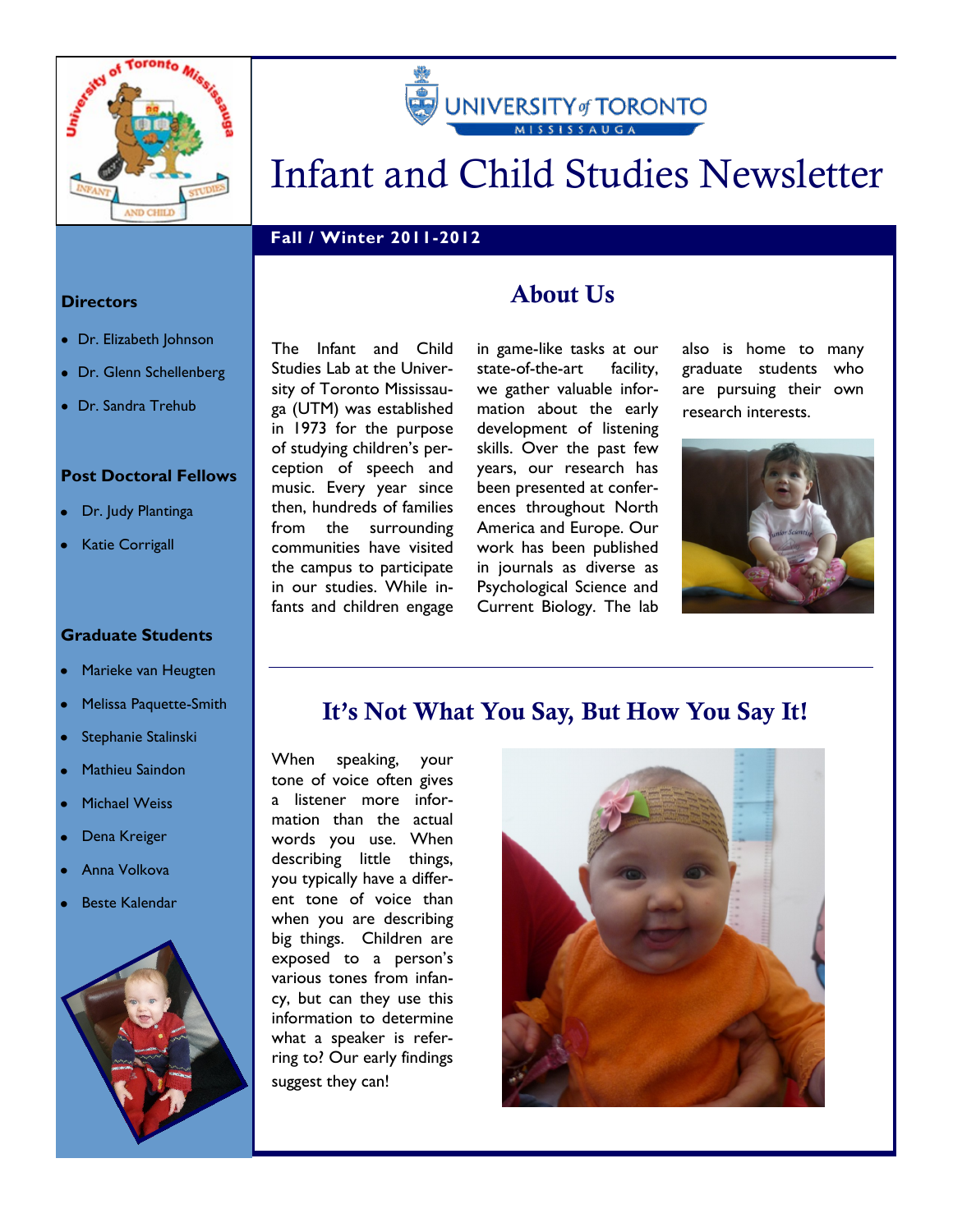

Babies develop the ability to understand a large number of words long before they begin talking. However, some research has suggested that children have great difficulty recognizing words when they are spoken in an unfamiliar variant of English, such as Australian English. In an ongoing study, we are investigating how infants come to

recognize words spoken in unfamiliar dialects. In this line of work, we play 12- to 18-month-old infants lists of familiar words (e.g. pretty) and lists of words that you generally wouldn't use when talking to infants (e.g. lofty). Some children hear these lists pronounced in Canadian English and some children hear them pronounced in Australian English. If children recognize the familiar words, we expect them to prefer to listen to the familiar word list over the unfamiliar word list. We have found that children recognize the familiar words in Canadian English before they recognize the same

Australian English is English Too!

words in Australian English. In everyday life, though, and especially in the GTA, children will (eventually) hear many different accents, and accommodating these accents is important for understanding people. For this reason, we are now investigating whether exposure to Australian English in our lab may help children work out the mapping between Canadian English and Australian English. The ultimate goal of this line of research is to explain how infants become more like adults and learn to adjust to the way English speakers all around the world pronounce words.

## *´:HDUH investigating how infants come to recognize words spoken in unfamiliar*  dialects."

When adults talk to children, they often use a speech register commonly referred to as baby talk. Some feel that baby talk will hinder a child's development, whereas others have suggested that baby talk is helpful because it is well suited to children's cognitive and perceptual capabilities. Regardless of how parents feel about baby talk,

### Baby Talk

most adults (including fathers) use it when conversing with infants and young children. Why do parents do this? What are the consequences? We are currently investigating how parents from different cultures speak to their children and hope that our research will help us better understand how different aspects of baby talk effect children's

cognitive development.

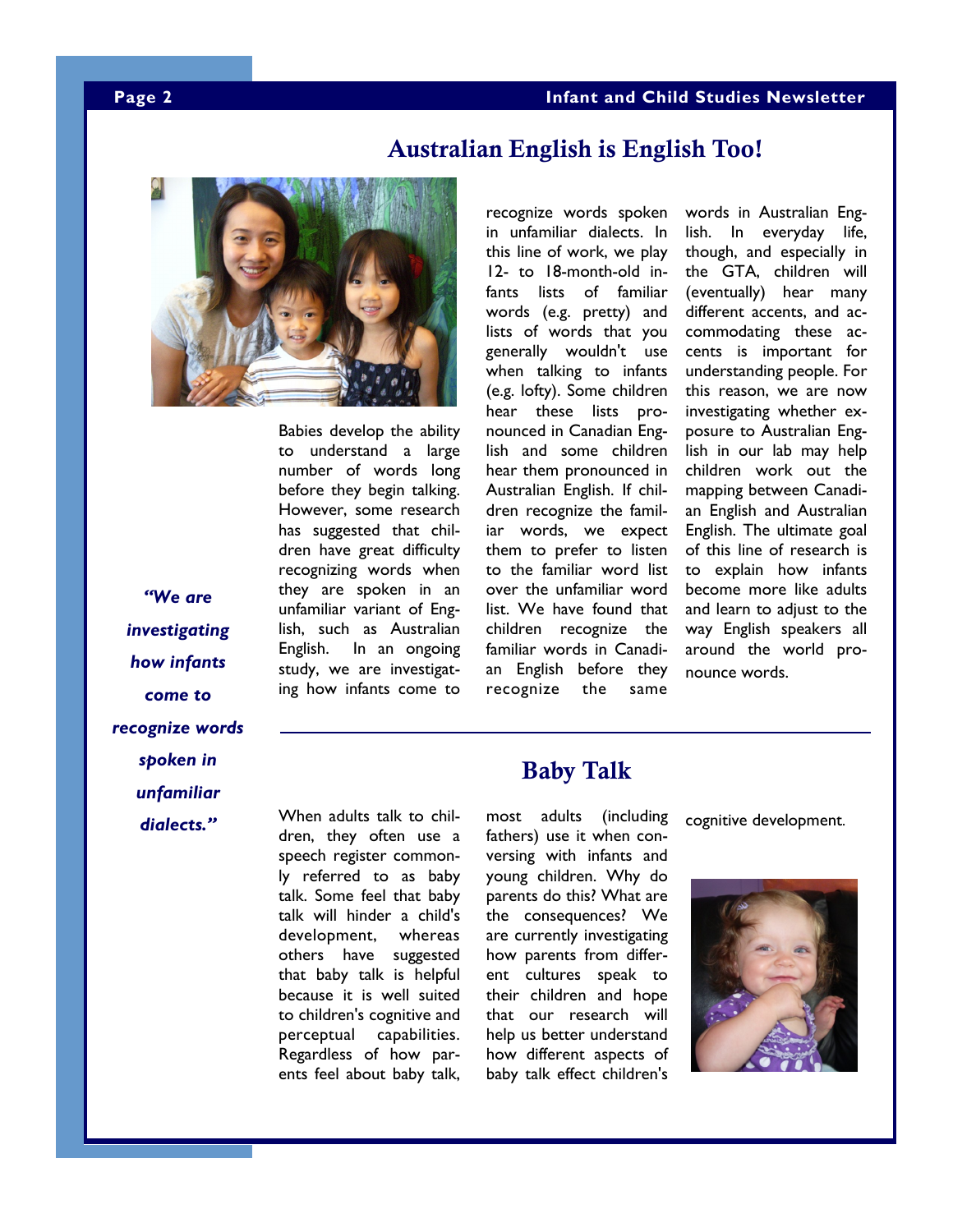### **Fall / Winter 2011-2012 Page 3**

### Talking and Singing to Infants

The presence of their baby influences the expressiveness of mothers' speech and singing across cultures. Infants prefer this infant-directed way of speaking and singing over adult-directed speech and singing. A previous study in our lab found that infants preferred videos of their own mother singing vs. a video of her talking. We wanted to explore what aspects of infant-

directed singing made it more interesting for the babies. Infants watched silent videos of an unfamiliar mother singing to her infant and of that same mother talking to her infant. The babies looked longer at the silent video of singing than talking providing evidence that aspects other than vocal characteristics contribute to infants preference for singing. In a second study, we presented infants with only the audio recording of a mother singing and the same mom talking to her infant. This time, infants showed no preference between talking and singing. This suggests that mothers' movements and facial expressions play a role in infant preference for singing over talking.



### Infants' Preference for Consonance/Dissonance

Adults usually think of dissonant music as unpleasant and consonant music as pleasant. However, in previously reported studies, we found that infants showed no preference for a consonant song over a dissonant song. This suggests that musical preferences may be learned. To further investigate this, we had infants first listen to either a consonant or a dissonant song for 3 minutes, and then we tested to see which one

they preferred. Infants preferred to listen longer to the song they heard just before testing. This provides evidence familiarity plays a role in listening choice.

*''Mother's movements and facial expressions play a role in infant preference for singing over*  talking."

Can babies tell the difference between someone who is naughty or nice? Findings from our lab indicate that in at least some circumstances they can. We wanted to see if kids judge someone as being socially desirable or undesirable based on the emotional tone in their

### Naughty or Nice

voice. We presented children with one voice that was happy and another that was stressed. Then we examined their preference for the speakers' neutral voices. The initial results suggest that after hearing the two speakers, children preferred to listen to the neutral voice of the speaker that was happy.